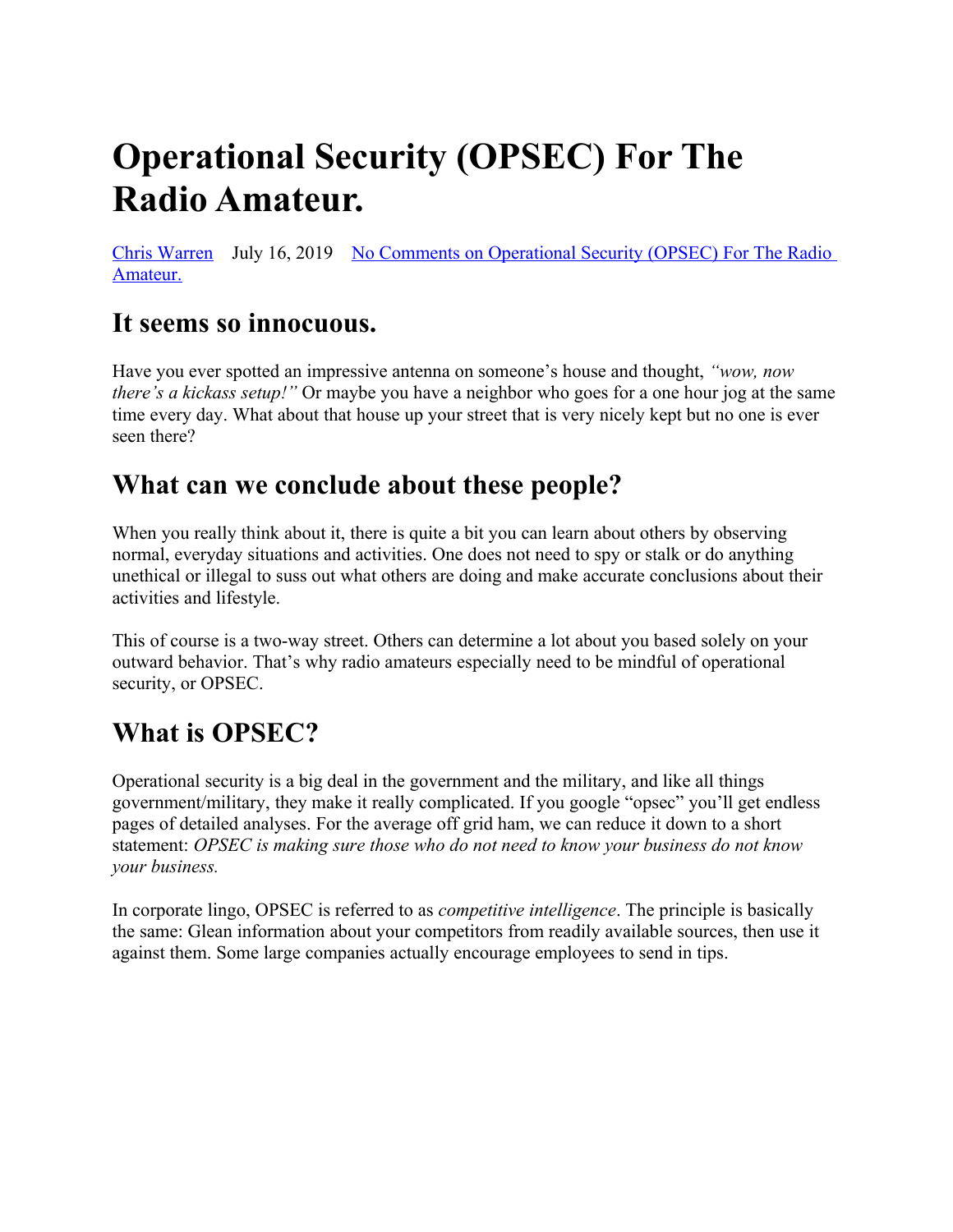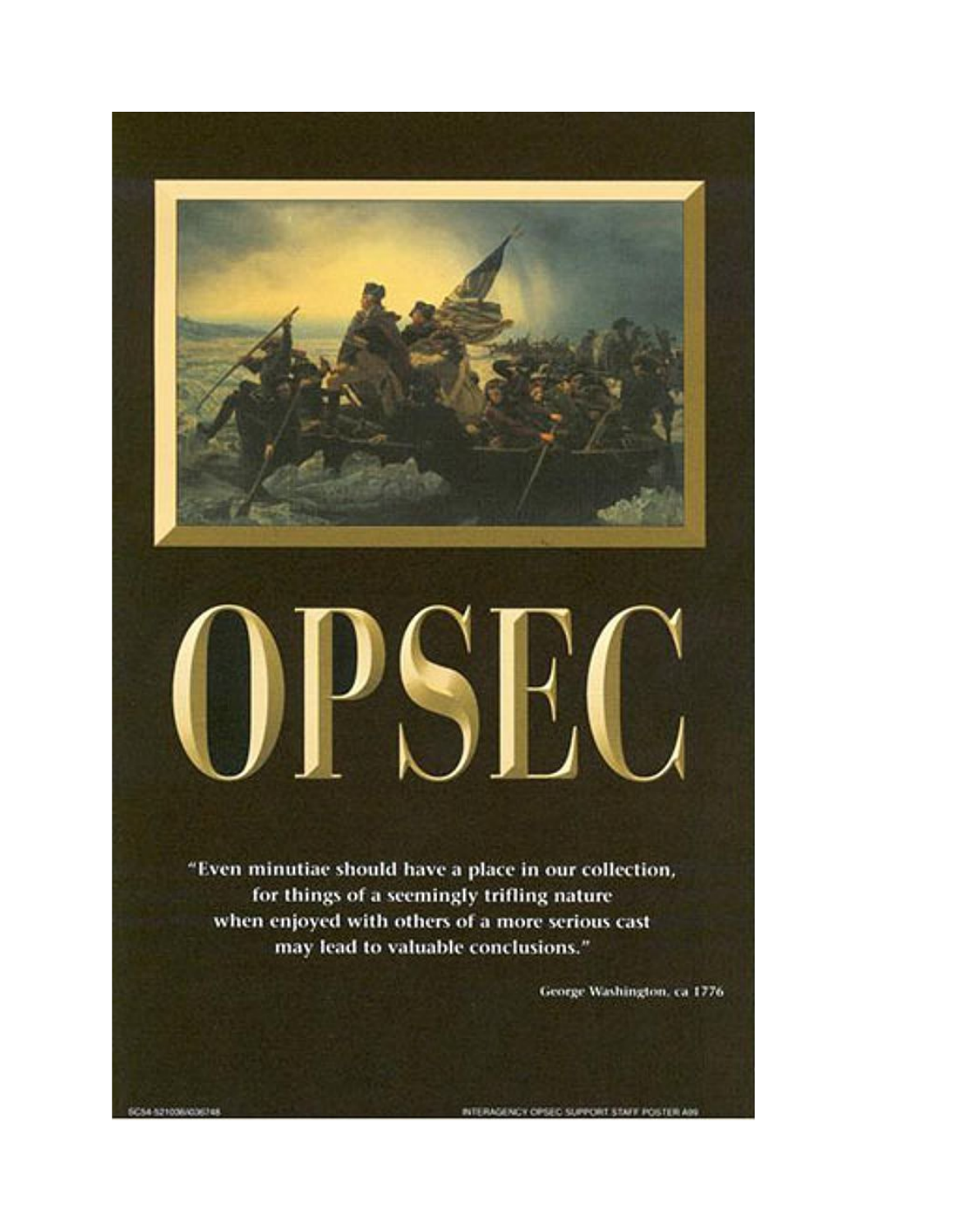The bottom line is that OPSEC is information, and information has value to people who may not wish you well. What do you say about yourself by just living your ordinary life?

## **Unintended OPSEC violations.**

I was on 2-meter simplex a while back and had a nice chat with a guy who in the course of a ten minute QSO revealed that he A) is a software engineer with an advanced degree who works long hours, B) lives alone in a quiet neighborhood, C) owns a lot of high end electronics, D) drives an expensive luxury car. He was about 20 miles from me, so his signal was being heard over a large area.

It was just casual chatter, so what's the big deal? Hmmm let's see: He's a well educated software engineer with a luxury car and a lot of electronic "toys," so he probably has money. His house is empty most of the time. A simple lookup of his call sign would reveal an address in an affluent town. From there you can figure out what a less than honest person might be inclined to do.

I gleaned all this information from one simple on-air exchange, the kind many hams engage in every day. He probably did not even realize that he was exposing himself to trouble.

## **Normalcy bias.**

Many OPSEC violations originate from a psychological condition called *[normalcy bias](https://en.wikipedia.org/wiki/Normalcy_bias)*. Normalcy bias is when someone underestimates or may be in complete denial of the possibility of a serious situation. In layman's terms, it's an *"it can't happen to me"* attitude. I'm sure you've seen videos of natural disasters taken by people who should have been running in the opposite direction. That's normalcy bias. Or maybe you don't think much about oversharing personal details about yourself on the local repeater because, well, what's the likelihood that some villain will hear you and go through the effort to track down at your address? That's normalcy bias too.

If you are or have been in the American military, you may have never heard the term "normalcy bias" but you probably know what it is. You've been trained and trained and trained to assume nothing and always anticipate the worst. For everyone else, do whatever you must to rid yourselves of normalcy bias. At best, it encourages OPSEC violations. At worst, it will kill you.

# **Plugging the holes.**

Short of forfeiting your radio license and becoming an antisocial recluse there isn't any way to completely eliminate all OPSEC liabilities. There are some easy things you can do.

*Do not reveal specific details about your personal schedule or habits:*

**YES**: "I coach my son's volleyball team." **NO**: "I coach my son's volleyball team every Monday & Wednesday from 5-7 pm."

**YES**: "I'm running an errand". **NO**: "I'll be at the mall for at least a few hours."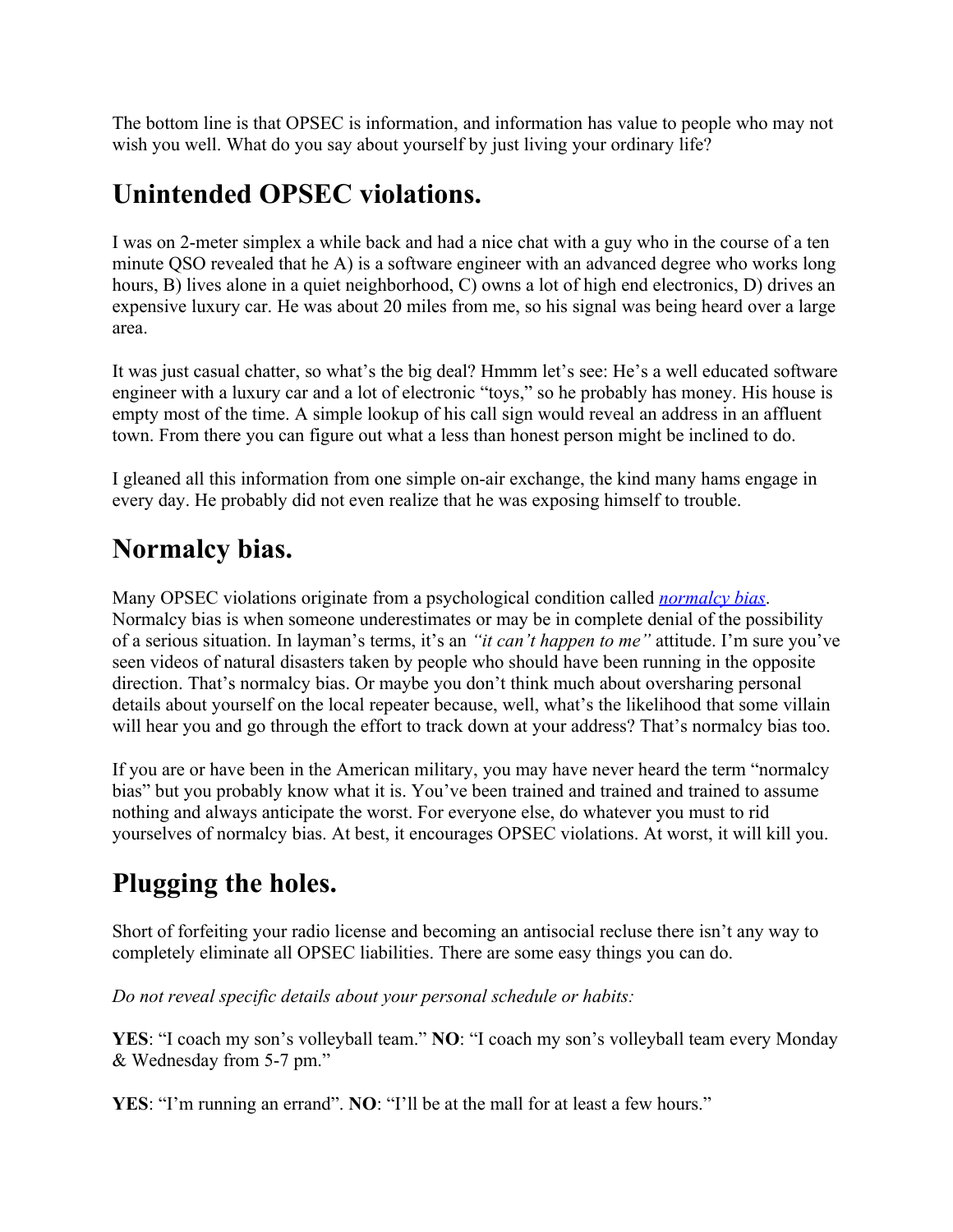*Be mindful of how you respond to queries.* Neighbors and others may make comments about things you can't really hide, such as antennas and solar panels:

**YES**: "I'm an amateur radio hobbyist. It's a pastime I really enjoy." **NO**: "I have a comprehensive worldwide communications system and off grid power. When SHTF, I'll be ready while you poor bastards sit in the dark!"

*Have some awareness of what others may observe on/around your property:*

**YES**: Before discarding the box from that expensive electronic device, turn it inside out to hide the label. **NO**: Just leave it at the curb intact so everyone knows you just got a \$3000 TV set.

**YES**: Make use of concealment such as landscaping, window blinds, fences, etc. **NO**: Unnecessarily leave the garage door open all weekend as if it were a showroom for your power tools.

## **Educate your allies.**

One of the biggest OPSEC violations may be the people closest to you! Teenagers love to blab, especially on social media. Family and friends may talk, with kind intentions, about your radio and off grid capabilities. Let them know you're really flattered but you prefer it be kept within a tight circle. Explain when SHTF, there will be more resources for them if the whole world does not know what you have. Play to their selfish side.

#### **OPSEC and the internet/social media.**

Wow, entire books could be written about operational security and the internet. It's going off topic for this blog, so I'll keep it simple: Do not post anything on the internet that you would not want plastered on a billboard along a major interstate highway! This includes photos.

You may not have noticed my amateur radio call sign does not appear anywhere on this website. I do not reveal my exact QTH, not even the state I live in. When I respond to reader emails or comment on other blogs, it's always through a [VPN.](https://en.wikipedia.org/wiki/Virtual_private_network) All of this is done on purpose. I don't worry about my name too much because it's so common that googling it will lead nosey people into a vast sea of Chris Warrens (I know because I've tried it). I also have the added benefit of a androgynous name.

It's not that I think no one will ever find me, it's that I've deliberately made myself as obscure as possible. The internet is a great resource, but be very circumspect and guarded about what you say. Don't make it easy to find you.

# **OPSEC and radio clubs, groups, EMCOMM.**

Any time you get involved with an amateur radio club or group, or participate in emergency communications (EMCOMM) activities, you are to to some extent lowering your OPSEC. Your